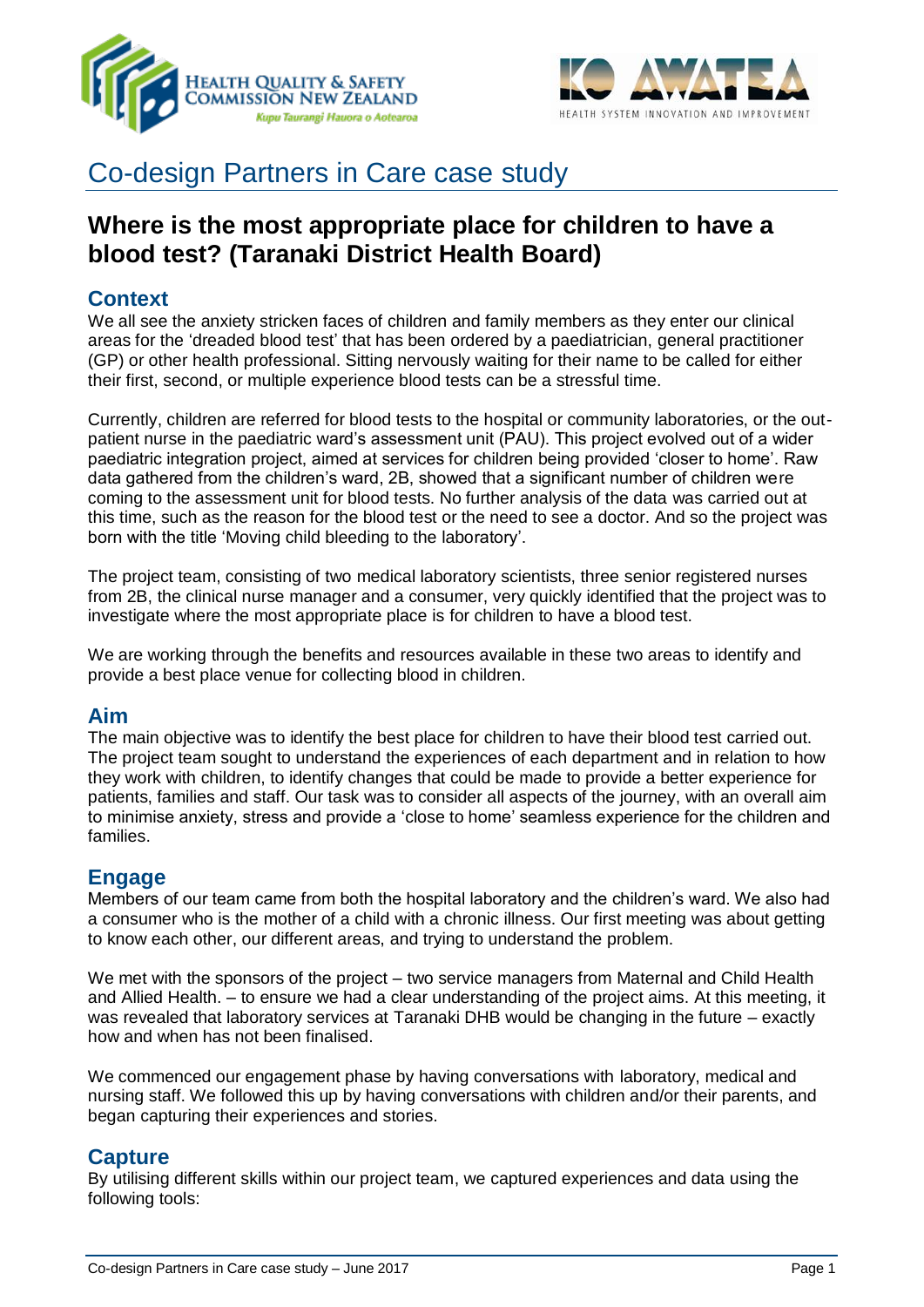## **Patient Experience Survey**

A patient experience survey was developed and given out to children and/or their carers as they arrived for a blood test – both in the children's ward and in the laboratory. This proved to be informative and good data was gathered around how the child or parent felt before, while waiting, during and after the procedure.



*Picture: Example of patient experience survey and how results were formatted.* 

#### **Staff Experience Surveys**

After gathering information on patient experience, our project team moved on to capturing experiences from staff in ward 2B and the laboratory.

The laboratory team's first approach was to gather comments, thoughts and ideas around children having blood tests in the laboratory on a 'Post–it' board. Their second approach was using an experience survey for staff to complete after taking blood tests from children.

The children's ward team surveyed staff with a questionnaire, circulated by email. The team also created a 'story board' of comments made during conversations with parents and staff around the experience of a child having a blood test, and where the best place might be for this to be carried out.



*Picture: Example of staff performing test experience survey and how results were formatted.*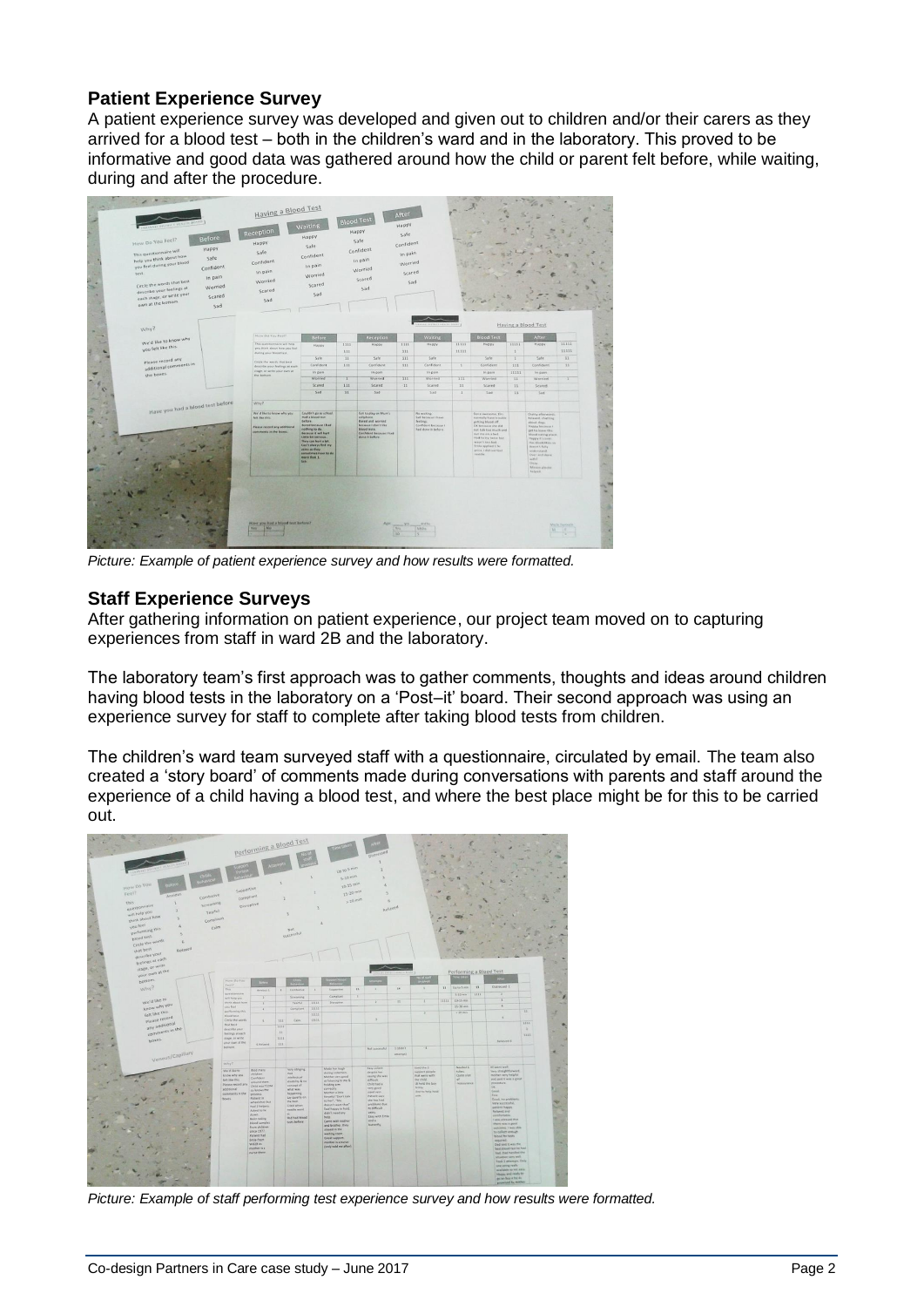

*Picture: 'Post-it' comments board (Laboratory) and staff survey (Children's Ward).*

The methods from both areas gave us great insight into how the staff themselves were feeling. We saw comments from the laboratory staff such as:

*'Ward 2B has a play specialist' 'Requires multiple staff members' 'Staff shortages at times' 'Ward is better if needing clinical review'* (from ward 2B) *'Ward 2B is child friendly'.* 

Included in the comments from staff were some ideas for improvement, for example:

- Distraction tools for laboratory staff and additional tools in the children's ward.
- Aids that assist phlebotomists when taking blood (such as ultra violet light).
- Education in kindy and/or the schools.
- Increasing staff numbers in the laboratory, including play therapist hours, to accommodate children.

## **Understand**

We did some emotional mapping using information gained from the questionnaires we gave to children and/or their carers, and staff in both the laboratory and the ward. We also produced some story boards. The patient experiences in both the children's ward and the laboratory were mostly positive. Laboratory staff commented on their environment not being child-friendly; minimal distraction toys; sometimes limited availability of a phlebotomist who is confident in taking blood samples from children; and waiting room dynamics that could affect the child's experience by waiting with adult patients. Children are given appointment times in the children's ward, whereas in the laboratory there are no appointment times and children could arrive at a particularly busy time. Ward staff did comment that if the child needed a medical review as well as the blood test then this could be done at the same time (closer to home).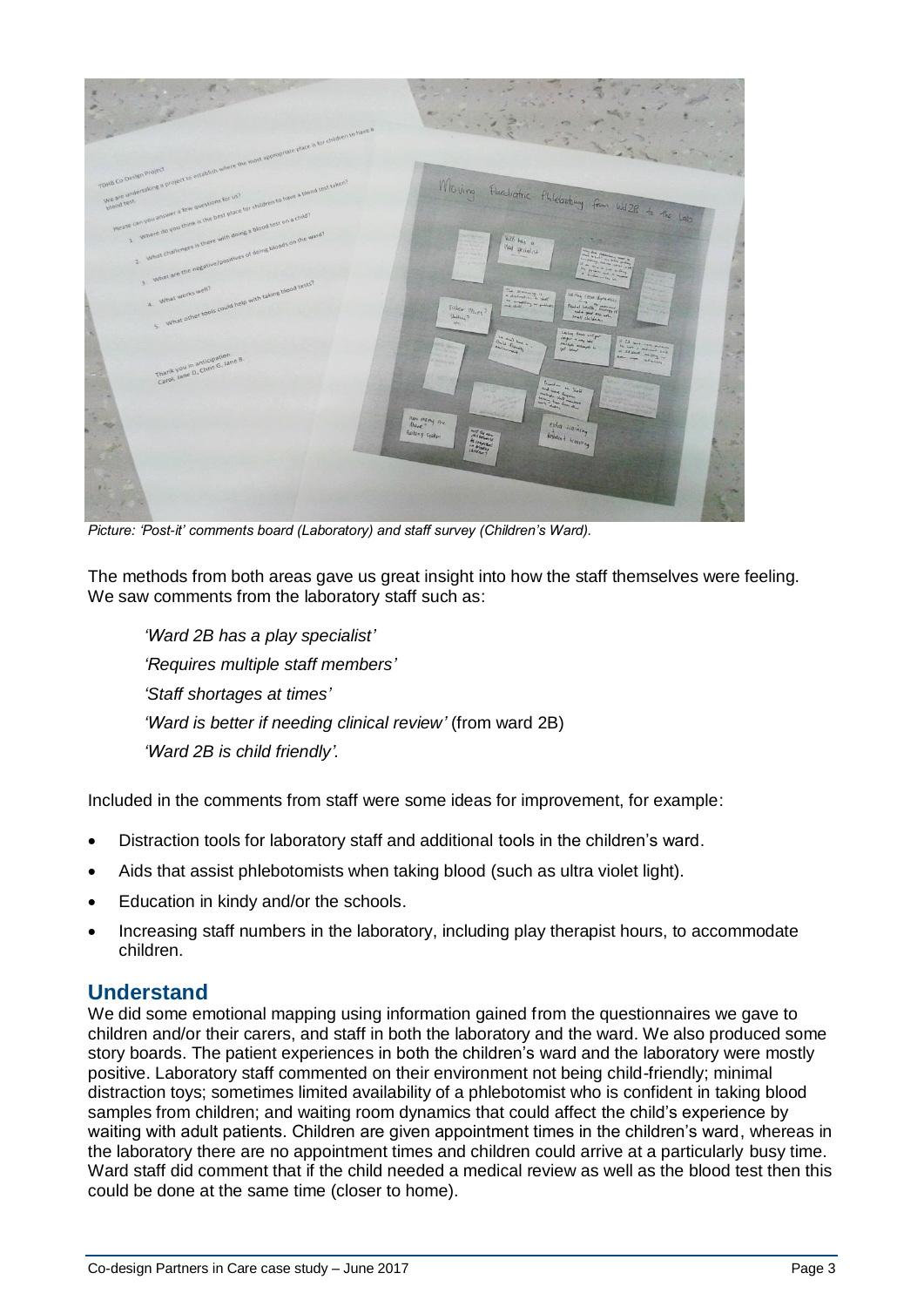| <b>Bland ora of Pietra</b><br><b>NEWS OF</b><br><b>Figure 7</b><br>أفالمك<br>25. 90<br>u.<br>Ste 20<br>œ<br>333<br>22<br><b>Collection</b><br>UX.<br><b>City Land</b><br>--<br>a distance in the set that they<br>÷<br>$\approx 100$<br>54<br><b>Killer</b><br>944<br>A or when it as to the other<br>سمد<br><b>CALIFORNIA COMPANY</b><br>Gild !<br><b>Service</b> &<br>$145 - 40$<br><b>County</b><br>$p = 1$<br>HARTHAM<br>. .<br>car.<br><b>Lake</b><br>Smith.<br>Tours of<br><b>Smith</b><br>sı<br><b>GG</b><br>sa.<br><b>Side</b><br>u<br>. .<br>Age | Wholey Chichola Richard for Walk of the Con-<br><b>Bury</b><br>ويتعط | <b>Play forcialist</b>        |                         |                                                              |      |
|-----------------------------------------------------------------------------------------------------------------------------------------------------------------------------------------------------------------------------------------------------------------------------------------------------------------------------------------------------------------------------------------------------------------------------------------------------------------------------------------------------------------------------------------------------------|----------------------------------------------------------------------|-------------------------------|-------------------------|--------------------------------------------------------------|------|
|                                                                                                                                                                                                                                                                                                                                                                                                                                                                                                                                                           |                                                                      |                               |                         |                                                              |      |
|                                                                                                                                                                                                                                                                                                                                                                                                                                                                                                                                                           |                                                                      |                               |                         |                                                              |      |
|                                                                                                                                                                                                                                                                                                                                                                                                                                                                                                                                                           |                                                                      |                               |                         |                                                              |      |
|                                                                                                                                                                                                                                                                                                                                                                                                                                                                                                                                                           |                                                                      |                               |                         |                                                              |      |
|                                                                                                                                                                                                                                                                                                                                                                                                                                                                                                                                                           |                                                                      |                               |                         |                                                              |      |
|                                                                                                                                                                                                                                                                                                                                                                                                                                                                                                                                                           |                                                                      | evilla Liaining               |                         |                                                              |      |
|                                                                                                                                                                                                                                                                                                                                                                                                                                                                                                                                                           |                                                                      | Went Harring                  |                         |                                                              |      |
|                                                                                                                                                                                                                                                                                                                                                                                                                                                                                                                                                           |                                                                      |                               |                         |                                                              |      |
|                                                                                                                                                                                                                                                                                                                                                                                                                                                                                                                                                           |                                                                      |                               |                         |                                                              |      |
|                                                                                                                                                                                                                                                                                                                                                                                                                                                                                                                                                           |                                                                      |                               |                         |                                                              |      |
|                                                                                                                                                                                                                                                                                                                                                                                                                                                                                                                                                           |                                                                      |                               |                         |                                                              |      |
|                                                                                                                                                                                                                                                                                                                                                                                                                                                                                                                                                           |                                                                      |                               |                         |                                                              |      |
|                                                                                                                                                                                                                                                                                                                                                                                                                                                                                                                                                           |                                                                      |                               |                         | Alter                                                        |      |
|                                                                                                                                                                                                                                                                                                                                                                                                                                                                                                                                                           |                                                                      |                               | Performing a Blood Test |                                                              |      |
| iaddolo                                                                                                                                                                                                                                                                                                                                                                                                                                                                                                                                                   | usanin                                                               |                               | 3.3.                    | Distressed 1                                                 |      |
| How Do You<br><b>POST</b><br>$\mathbb{R}$<br>35<br>Feel?<br>Supportive                                                                                                                                                                                                                                                                                                                                                                                                                                                                                    | $\mathbb{Z}$<br>3.4                                                  | 11   VirtuSmin                | 1111                    | Ŧ                                                            |      |
| $\,$ 1 $\,$<br>Combative<br>$\lambda$<br>Anxieux 1<br>This.<br>T<br>Compliant.                                                                                                                                                                                                                                                                                                                                                                                                                                                                            | $\overline{a}$                                                       | 5-10 mm<br>10-15 min<br>11111 |                         | $\overline{\phantom{1}}$                                     |      |
| questionnaire<br>Screaming<br>Ŧ<br>$\overline{z}$<br><b>Disruptive</b><br>will help you<br>11111<br>Tearful                                                                                                                                                                                                                                                                                                                                                                                                                                               | 3.3                                                                  | 15-20 min                     |                         | $\overline{\mathbf{r}}$                                      |      |
| $\overline{\phantom{a}}$<br>think about how<br>11111<br>синране                                                                                                                                                                                                                                                                                                                                                                                                                                                                                           | $\mathbf{V}$                                                         | > 20 min                      |                         | $\overline{11}$<br>×.                                        |      |
| you feel<br>$\overline{4}$<br>11111<br>performing this<br>$\lambda$                                                                                                                                                                                                                                                                                                                                                                                                                                                                                       |                                                                      |                               |                         | $\overline{1111}$                                            |      |
| blood test<br>11111<br>calm<br>311<br>$\leq$<br>Circle the words                                                                                                                                                                                                                                                                                                                                                                                                                                                                                          |                                                                      |                               |                         | $\mathcal{K}$                                                |      |
| 1111<br>mat best                                                                                                                                                                                                                                                                                                                                                                                                                                                                                                                                          |                                                                      |                               |                         |                                                              | 1111 |
| describe your<br>11                                                                                                                                                                                                                                                                                                                                                                                                                                                                                                                                       |                                                                      |                               |                         | Balleved 6                                                   |      |
| feelings at each<br>1111<br>stage, or write                                                                                                                                                                                                                                                                                                                                                                                                                                                                                                               | $4^\circ$<br>1 ididn't                                               |                               |                         |                                                              |      |
| 111<br>Net autressful<br>your own at the<br>a Related<br>bottom                                                                                                                                                                                                                                                                                                                                                                                                                                                                                           | (Jomanue                                                             |                               |                         |                                                              |      |
|                                                                                                                                                                                                                                                                                                                                                                                                                                                                                                                                                           |                                                                      |                               |                         |                                                              |      |
|                                                                                                                                                                                                                                                                                                                                                                                                                                                                                                                                                           | Used the 3                                                           | Nov-ded b<br>tubes."          |                         | <b>REWARD</b><br>Vary straightforward.                       |      |
| Easy collect<br>Made her faugh<br>witry?<br>despite her<br>Very obliging<br>during collection.<br><b>Bled many</b><br>saying she was<br>ww d like to<br>skaid.<br>Mother very good                                                                                                                                                                                                                                                                                                                                                                        | support people<br>that were with<br>the child.                       | u                             | Quite a lot             | mather very holarty<br>and said it was a great<br>procedure. |      |

*Picture: Emotional mapping and Story Board*

We also mapped the current process of referrer to blood test. Just by looking at the process map and grouping the data collected, we were able to gain a clearer picture of where to start with our possible improvements. The information also guided us as to what future decisions and prioritisations would potentially assist in improving the process.

|                         | Marchard to Potent                                                                                                 | Dutcome                   |        | Reasons                                                                            | Suggestions                                                                                                                                                                                                                                                                                                                                                                                                        |  |
|-------------------------|--------------------------------------------------------------------------------------------------------------------|---------------------------|--------|------------------------------------------------------------------------------------|--------------------------------------------------------------------------------------------------------------------------------------------------------------------------------------------------------------------------------------------------------------------------------------------------------------------------------------------------------------------------------------------------------------------|--|
| GP<br>ask it the        | $P+$ told go<br>to $ ab $                                                                                          | Labcare                   |        | on-Reterral                                                                        | Improvements                                                                                                                                                                                                                                                                                                                                                                                                       |  |
| $B11$ tot               |                                                                                                                    | Medlab                    |        | 1. Amount ble reeded from<br>2 Co-existin pt / persont.<br>3. Parots expectations. | $\frac{1}{2} \frac{1}{2} \frac{1}{2} \frac{1}{2} \frac{1}{2} \frac{1}{2} \frac{1}{2} \frac{1}{2} \frac{1}{2} \frac{1}{2} \frac{1}{2} \frac{1}{2} \frac{1}{2} \frac{1}{2} \frac{1}{2} \frac{1}{2} \frac{1}{2} \frac{1}{2} \frac{1}{2} \frac{1}{2} \frac{1}{2} \frac{1}{2} \frac{1}{2} \frac{1}{2} \frac{1}{2} \frac{1}{2} \frac{1}{2} \frac{1}{2} \frac{1}{2} \frac{1}{2} \frac{1}{2} \frac{$<br>- USANC OF THE CO. |  |
| CAC                     |                                                                                                                    | lab care<br>Medlab        |        | 4 Amilability & that to be<br>$100.105 +$<br>s undde to access ven                 |                                                                                                                                                                                                                                                                                                                                                                                                                    |  |
| pt bld test<br>Oncelogy | come of the state & Mu<br>mangafisk private                                                                        | PAU.                      |        | 6. Very sick child<br>7. Taken too long-staff                                      |                                                                                                                                                                                                                                                                                                                                                                                                                    |  |
| o w tex                 | Ask pt to come now<br>SSH protocol to PAM<br>sales.<br>attend appt.                                                | PAU<br>PAU                |        |                                                                                    | LA GREEK CALL                                                                                                                                                                                                                                                                                                                                                                                                      |  |
| PAU                     | as per uned dat's represents.<br>444<br>bld. to+ on wants at that.<br>40.<br>$-10$<br>who app you<br>nomga-to-pool | lab / PAU.<br>PAU<br>PAUL | $-200$ |                                                                                    |                                                                                                                                                                                                                                                                                                                                                                                                                    |  |

*Picture: Mapping current process. (we posted potential improvements on Post-it notes)*

The project team worked together really well and learned about each others' workplace so that we all had a clear understanding of the project, the issues and potential solutions.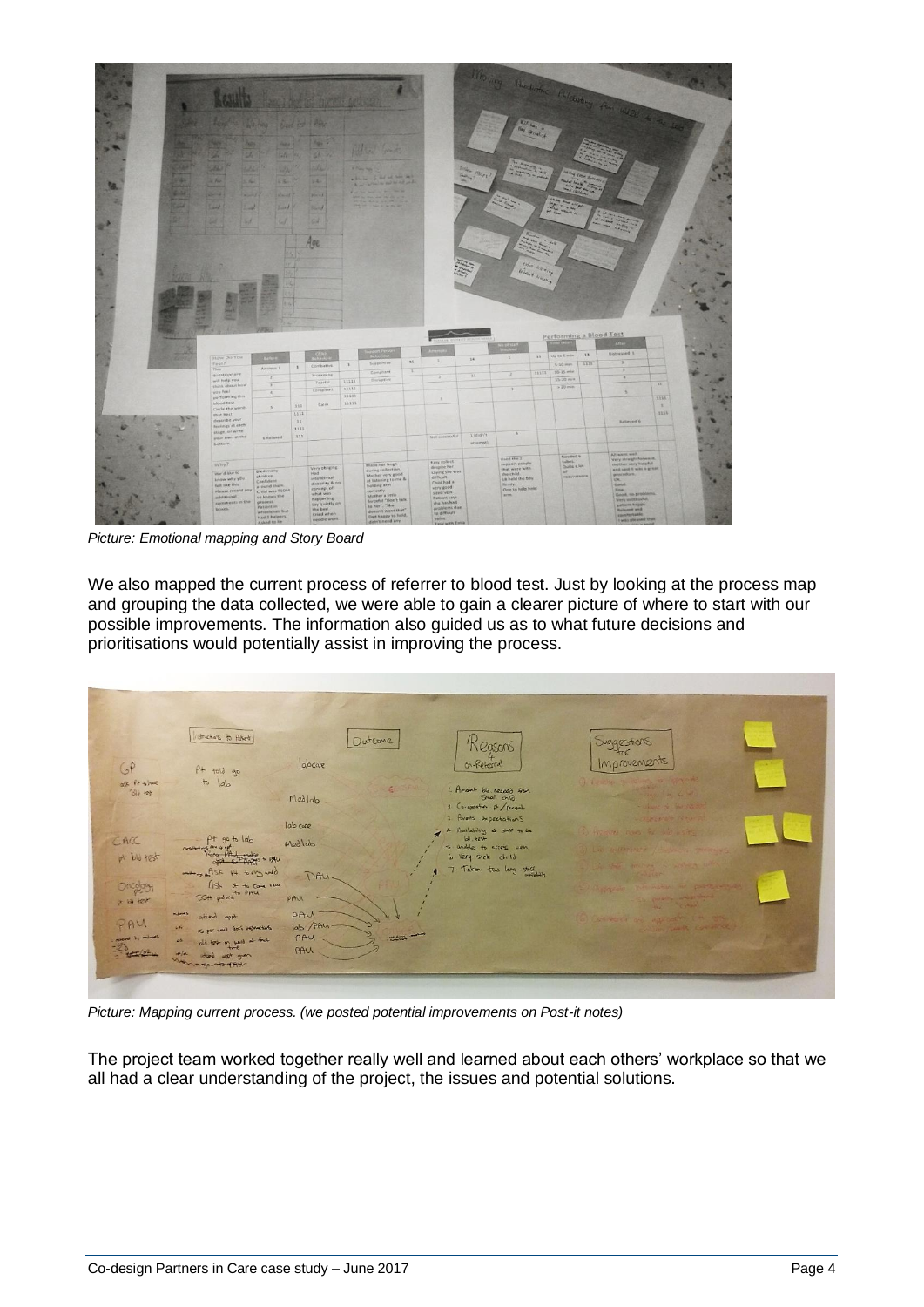## **Improve**

Working together with the laboratory team we have certainly identified the challenges both areas have when taking bloods from children. We have also had valuable input from our very informant, supportive consumer. As we worked together through the project, we identified that both areas are equipped and have trained staff for taking bloods. The challenge is to make the laboratory experience more child-friendly.

We are still working on the re-design. However, we have identified areas where the process can potentially be improved:

- Develop clear referral criteria/guidelines, identifying those children who should present to the laboratory and those who should go to the out-patients department in the children's ward.
- Ensure that all referrers have the same information to give to parents/caregivers about the process, expectations etc.
- Try to create a more child-friendly environment in the current laboratory service.
- Establish a process of transitioning children with long-term conditions to having blood tests in the laboratory rather than the children's ward.
- Provide laboratory staff with equipment to help with distraction and include training by the play therapist. A distraction box has been kindly donated to the laboratory.
- Continue liaison with laboratory staff so that we are all on the 'same page'.

A new laboratory is being built. This is seen as an opportunity to submit outcomes from this project to the designers of the new laboratory.



*Picture: Donated distraction box for the laboratory*